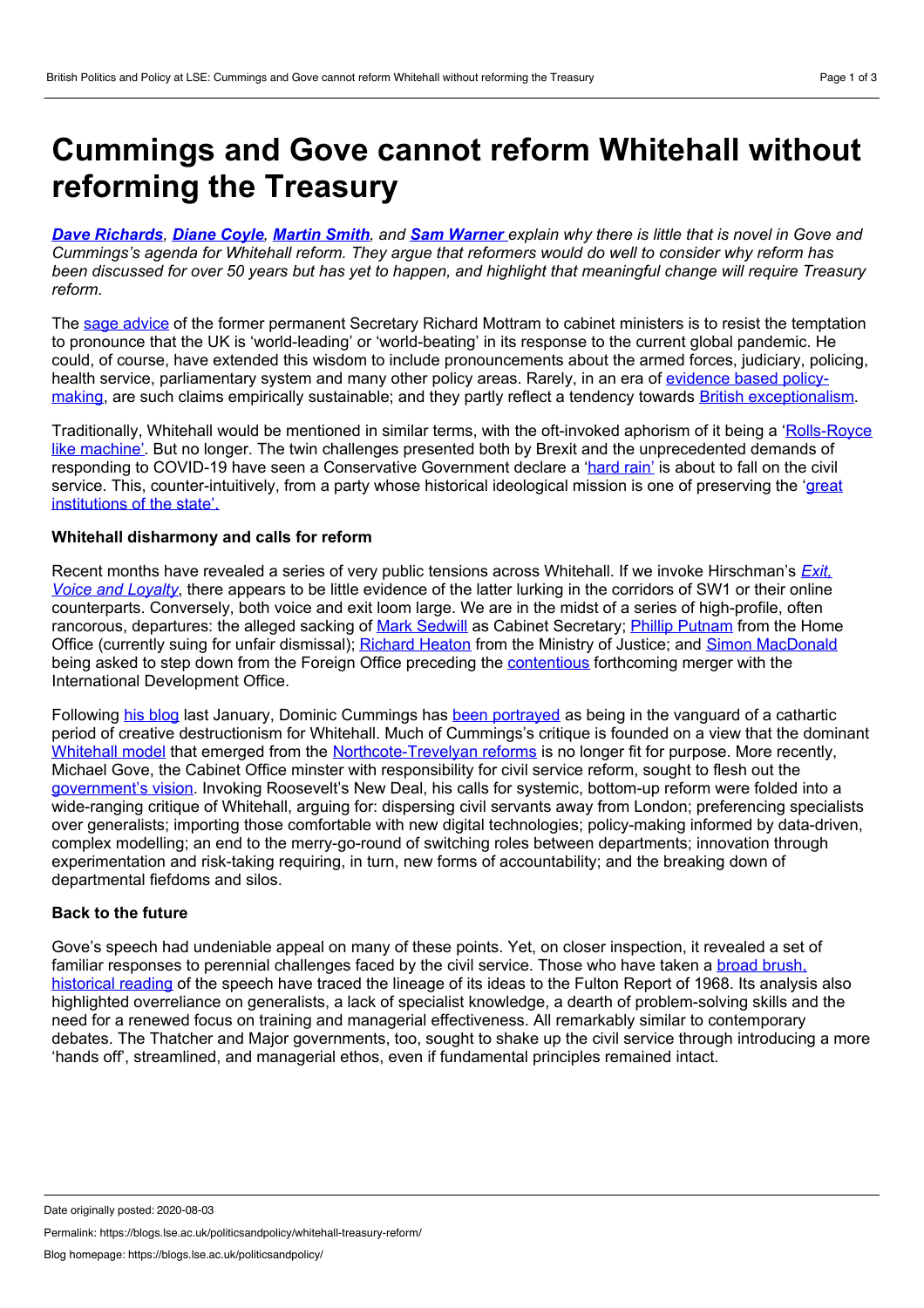More recently, the picture has changed little. In 2004, [Tony](https://www.theguardian.com/politics/2004/feb/24/Whitehall.uk1) Blair spoke of shifting from policy advice to delivery and 'outcomes'. He referred to the need for the civil service to become 'more entrepreneurial' and 'adventurous' with direct reference to the private sector. He worried about 'inertia' as ministers and civil servants feared the process of accountability, just like Gove. The language of strategic leadership, professional and specialist skills, innovation, and an interchange of ideas with 'outsiders' is the same. Pre-dating this, in 2000, the [Cabinet](https://dera.ioe.ac.uk/6321/2/coiaddin.pdf) Office was actively advocating training for 'generalists' and the integration of specialist skills – including operational research, social research, economics and statistics – into policymaking and monitoring.

Ten years later, Gove's predecessor as Cabinet Minister, [Francis](https://www.gov.uk/government/speeches/ministers-and-mandarins-speaking-truth-unto-power) Maude, advocated a 'smaller, flatter, faster' civil service, 'focused on outcome not process, more digital, more unified, more accountable for delivery, more capable, with modern terms and conditions, better managed with better performance management and, finally, more fun to work for.' Tackling a culture that was 'overly bureaucratic, risk averse, hierarchical and focused on process rather than outcomes', he argued, was uncontroversial and enjoyed cross-party support. So far, so Gove-esque.

But, despite the supposed radicalism of Maude's speech, he acknowledged to the Public [Administration](https://publications.parliament.uk/pa/cm201314/cmselect/cmpubadm/74/74.pdf) Committee that he found 'no fundamental problem' with the civil service. Both he and the Cabinet Office favoured 'incrementalism' as the vehicle for reform, not the 'radicalism' favoured by the committee. And so, Maude's 2012 Civil [Service](https://assets.publishing.service.gov.uk/government/uploads/system/uploads/attachment_data/file/305148/Civil-Service-Reform-Plan-final.pdf) Reform Plan, despite its focus on 'better skills, better technology and a mindset that revolves around the user, not the producer', progressed slowly. The Cabinet Office's report 'One [Year](https://www.instituteforgovernment.org.uk/sites/default/files/publications/oyo%20cs%20reform%20final_v3.pdf) On' points to familiar obstacles to reform associated with big [organisations](https://publications.parliament.uk/pa/cm201314/cmselect/cmpubadm/74/74.pdf) and sits well with the then Cabinet Secretary, Sir Jeremy Heywood's assessment that the process would take between five and ten years. Will Gove and Cummings wait so long? A key issue, then, as noted by the *Institute for [Government](https://www.instituteforgovernment.org.uk/news/latest/our-verdict-civil-service-reform-plan)* back in 2012, is less about identifying the challenges, but rather maintaining the political will to see reform through.

One of Gove's most intuitively persuasive (and unoriginal) arguments – the need for an emphasis on 'hard, testable, data' and the measurement of 'outcomes' – illustrates the point well. Major reforms directed at this very issue are underway. But, as part of our current research into the role of the [Treasury,](https://sites.manchester.ac.uk/public-expenditure-planning-and-control/) one former senior civil servant told us: '…while measuring outputs is hard, measuring outcomes is really really hard.' As recently as December 2018, the [Permanent](http://data.parliament.uk/writtenevidence/committeeevidence.svc/evidencedocument/public-accounts-committee/driving-value-in-public-spending/oral/94118.pdf) Secretary at the Cabinet Office and the Director General of Public Spending at the Treasury argued that Single Departmental Plans and the new - or rather, born-again - Public Value [Framework](https://assets.publishing.service.gov.uk/government/uploads/system/uploads/attachment_data/file/785553/public_value_framework_and_supplementary_guidance_web.pdf), with its focus on outcomes and evidence of 'public value' beyond the raw numbers alone, was designed to improve deficiencies in this area. However, change and innovation was slow as (re)building the experience of the civil service and embedding 'functional' oversight of cross-cutting issues could not be achieved overnight. A recent [National](https://www.nao.org.uk/wp-content/uploads/2020/07/Specialist-skills-in-the-Civil-Service.pdf) Audit Office report confirms that building (and retaining) a specialist workforce is no easy task.

## **Meaningful reform requires taking on the Treasury**

A crucial piece of the jigsaw that appears to be missing from the Gove/Cummings vision is that of Treasury reform. Wider arguments for a more devolved, bottom-up approach, consistently rub-up against the fact that macro economic policy requires some form of centralised control. As one former senior cabinet minister eloquently put it to us: '…the Treasury is the Ego of the national psyche and there is no nice reform that gets us round this.' If real reform is to be realised and a meaningful break from the traditions [and pathologies] of the Whitehall model provided, then an alternative to the powerful, centralising, controlling force the Treasury holds over the rest of Whitehall is needed. But here, Gove's critique is somewhat limited in ambition:

At the heart of our programme must be a focus on what works - what actually helps our fellow citizens to *flourish. And that means, as I have emphasised, rigorous evaluation of Government programmes. What value do they add? What incentives do they provide for better performance and better service to others? The* Treasury in the UK has been, historically, very good at questioning the cost of projects, but not their broader *social value.*

Permalink: https://blogs.lse.ac.uk/politicsandpolicy/whitehall-treasury-reform/

Date originally posted: 2020-08-03